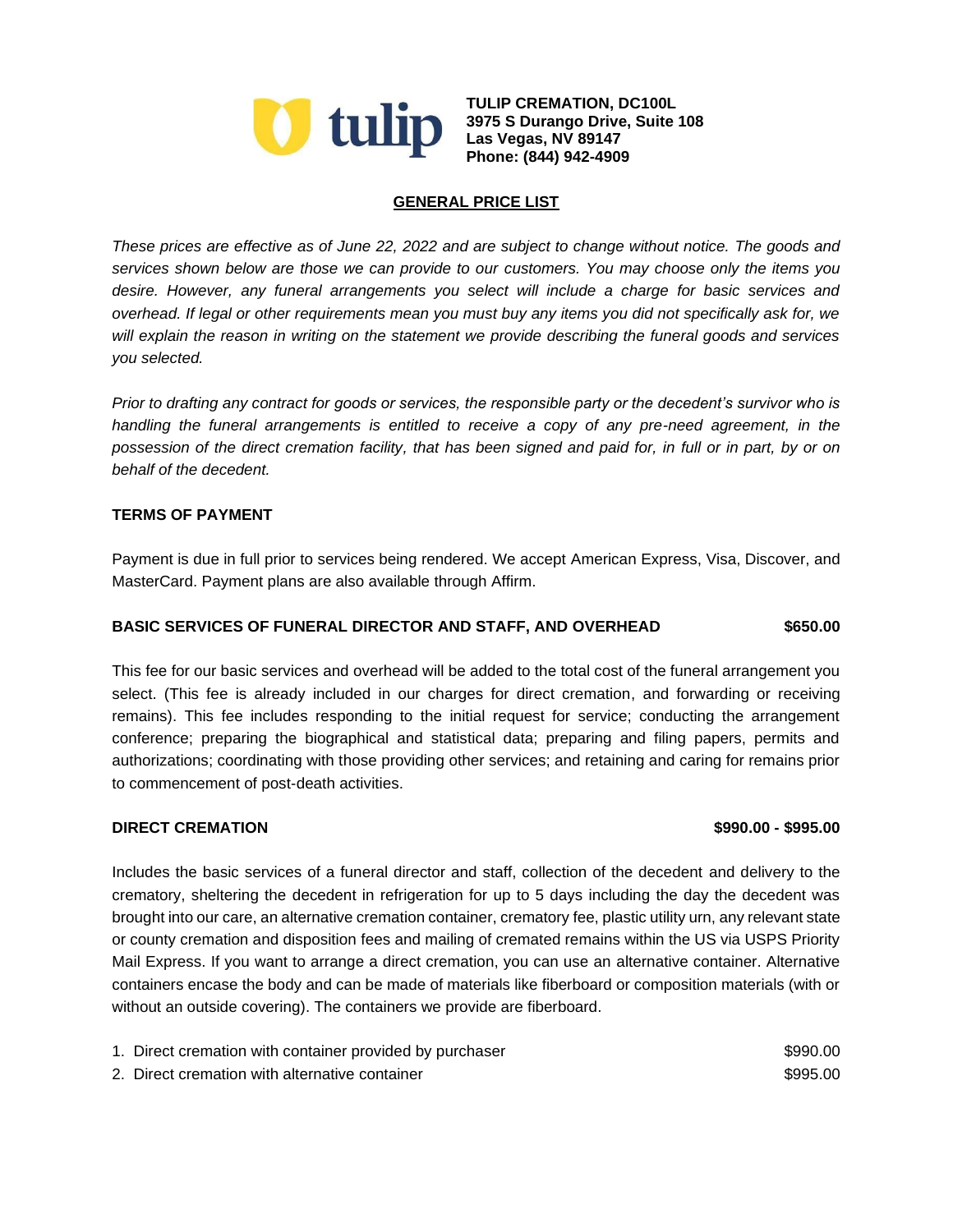Disclosures: This facility is unable to provide rites or ceremonies and facilities to conduct rites and ceremonies in connection with the final disposition of the remains. This facility is unable to provide embalming of human remains and burial services. This facility is unable to provide viewing of the remains other than an identification viewing.

# **PREPARATION OF THE BODY**

| Sheltering of decedent in refrigeration; first 5 days               | \$150.00        |
|---------------------------------------------------------------------|-----------------|
| Sheltering of decedent in refrigeration; daily charge beyond 5 days | \$50.00         |
| Removal of battery-operated implanted device                        | Included        |
| Alternative container                                               | $$5.00 - $5.00$ |

### **TRANSPORTATION**

| Collection of the decedent                                                             | \$150.00            |
|----------------------------------------------------------------------------------------|---------------------|
| <b>SHIPPING AND DELIVERY OF CREMATED REMAINS</b>                                       |                     |
| Plastic utility urn                                                                    | Included            |
| Packaging and mailing of cremated remains within the US via USPS Priority Mail Express | Included            |
| Hand delivery of cremated remains to a specific address                                | \$200.00            |
| Unwitnessed scattering                                                                 | \$145.00            |
| In-person pick-up                                                                      | Included            |
| <b>FORWARDING OF REMAINS TO ANOTHER FUNERAL HOME</b>                                   | \$1,500.00          |
| <b>RECEIVING OF REMAINS FROM ANOTHER FUNERAL HOME</b>                                  | \$1,500.00          |
| <b>MERCHANDISE</b>                                                                     |                     |
| Cremation urns                                                                         | $$100.00 - $500.00$ |
| Memorial Tree (1 tree)                                                                 | \$25.00             |
| Tribute Grove (5 trees)                                                                | \$75.00             |
| Legacy Wood (10 trees)                                                                 | \$100.00            |
| <b>Other Items</b>                                                                     |                     |
| Crematory fee                                                                          | \$350.00            |

## **CASH ADVANCE ITEMS**

We charge you on behalf of relevant state and local agencies in obtaining the below cash advance items.

| Nevada Funeral Board Regulatory Fee                   | \$10.00 |
|-------------------------------------------------------|---------|
| Initial certified copy of Nevada death certificate    | \$38.00 |
| Subsequent certified copy of Nevada death certificate | \$25.00 |